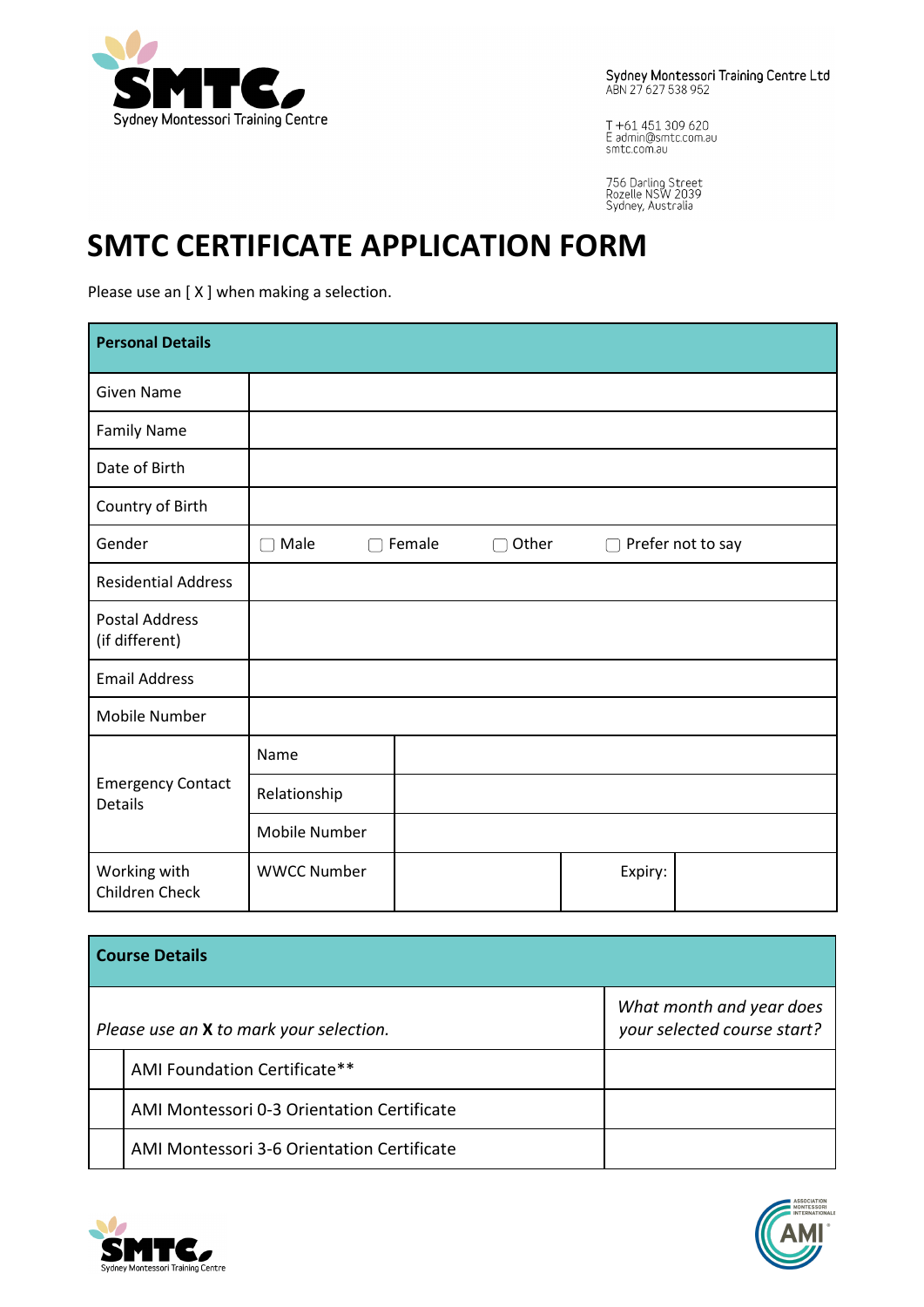|  | AMI Montessori 6-12 Orientation Certificate            |  |
|--|--------------------------------------------------------|--|
|  | AMI Montessori Introduction to Adolescents Certificate |  |
|  | AMI Montessori School Administrators Certificate**     |  |

\*\*When applying for the **AMI Foundation Certificate** and the **AMI Montessori School Administrators Certificate** please include a short explanation (a few paragraphs) as to why you would like to undertake this certificate. Please email your response in a <sub>Word</sub> or PDF document to [admin@smtc.com.au.](mailto:admin@smtc.com.au)

*Please mark the box with an* **X** *to show that you have emailed your response.*

| <b>Language and Cultural Diversity</b>                                          |                                                          |  |  |  |  |
|---------------------------------------------------------------------------------|----------------------------------------------------------|--|--|--|--|
| Please use an <b>X</b> to mark your selection.                                  |                                                          |  |  |  |  |
| Are you an Australian citizen and/or a<br>permanent resident and/or eligible to | Australian Citizen; or                                   |  |  |  |  |
| study in Australia?                                                             | Permanent Resident; or                                   |  |  |  |  |
|                                                                                 | Neither - visa letter verifying eligibility is required. |  |  |  |  |
| Is English your second language?<br>If more than one language is spoken,        | No, English ONLY                                         |  |  |  |  |
| indicate the one spoken most often.                                             | Yes, Please specify:                                     |  |  |  |  |
| Are you of Aboriginal or Torres<br>Strait origin?                               | Nο                                                       |  |  |  |  |
|                                                                                 | Yes, Aboriginal                                          |  |  |  |  |
|                                                                                 | Yes, Torres Strait Islander                              |  |  |  |  |
|                                                                                 | Yes, BOTH Aboriginal and Torres Strait Islander          |  |  |  |  |

| Individual Learning Needs                                                                                                                                    |  |                      |  |  |
|--------------------------------------------------------------------------------------------------------------------------------------------------------------|--|----------------------|--|--|
| Please use an X to mark your selection.                                                                                                                      |  |                      |  |  |
| Do you consider yourself as having a disability,<br>impairment or long-term medical condition that might<br>affect your participation in this qualification? |  | No                   |  |  |
|                                                                                                                                                              |  | Yes, Please specify: |  |  |
| If you answered YES to the above question, please<br>indicate the nature of your individual learning need/s.                                                 |  | Cognitive            |  |  |
|                                                                                                                                                              |  | Physical             |  |  |



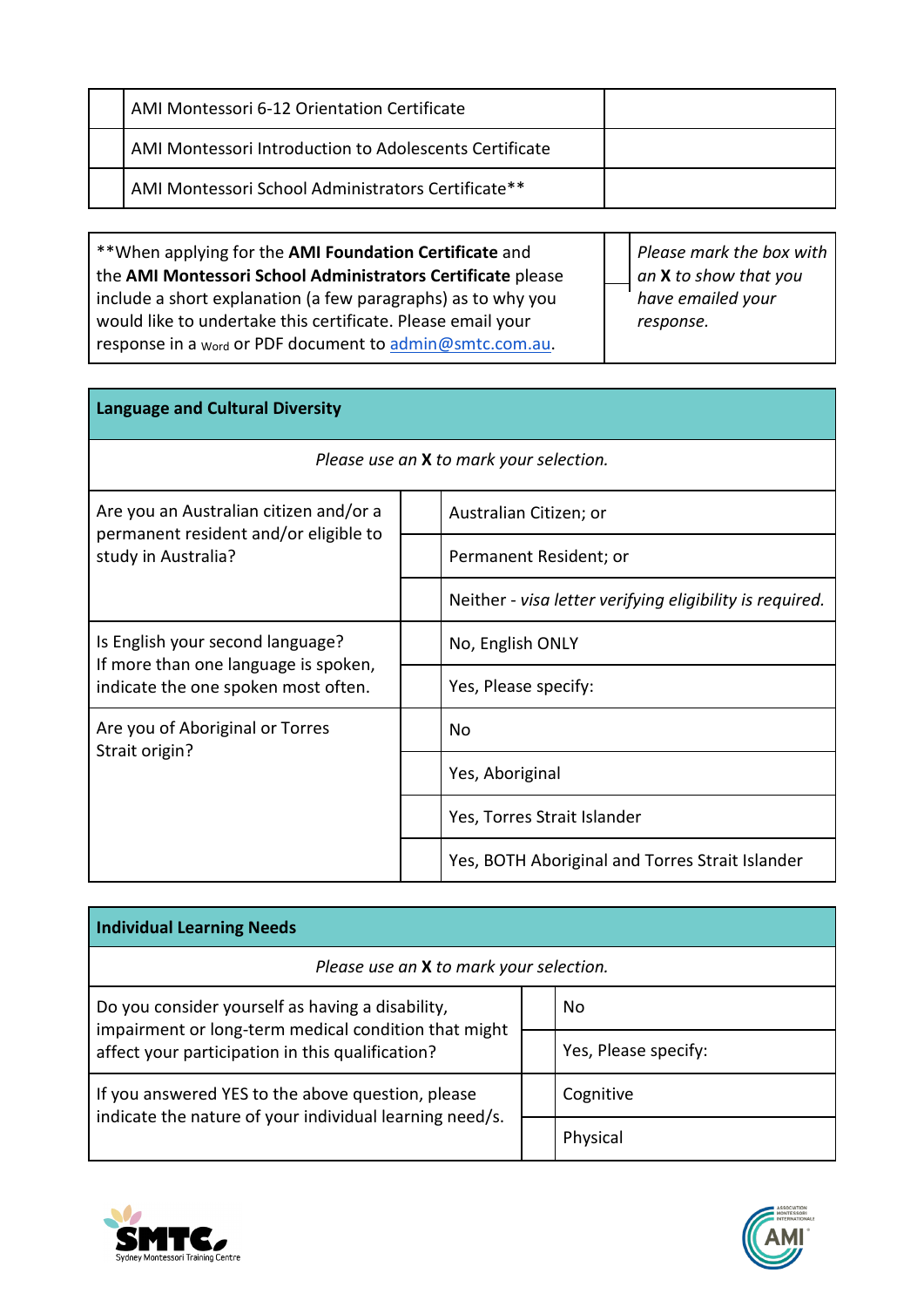|                                                                          |  | Please specify:      |
|--------------------------------------------------------------------------|--|----------------------|
| Are there any adjustments that you believe we may                        |  | No                   |
| need to make in order for you to be successful in this<br>qualification? |  | Yes, Please specify: |

|                                                                             | Luucativii                                     |                |  |  |
|-----------------------------------------------------------------------------|------------------------------------------------|----------------|--|--|
| Have you successfully completed any of the following qualifications listed? |                                                |                |  |  |
|                                                                             | Please use an <b>X</b> to mark your selection. | Please specify |  |  |
|                                                                             | Bachelor or Higher Degree in:                  |                |  |  |
|                                                                             | Adv. Diploma/Assoc. in:                        |                |  |  |
|                                                                             | Diploma/Assoc. Diploma in:                     |                |  |  |
|                                                                             | Certification (specify level) in:              |                |  |  |
|                                                                             | Other:                                         |                |  |  |

| <b>Employment</b>                 |  |                                           |  |  |  |
|-----------------------------------|--|-------------------------------------------|--|--|--|
| Name of Employer (if applicable): |  |                                           |  |  |  |
|                                   |  | Please use an X to mark your selection.   |  |  |  |
| What best describes your          |  | Employed: full-time / part-time / casual  |  |  |  |
| employment situation?             |  | Self-employed - not employing others      |  |  |  |
|                                   |  | Employed - unpaid in family business      |  |  |  |
|                                   |  | Unemployed - seeking full-time employment |  |  |  |
|                                   |  | Unemployed - seeking part-time employment |  |  |  |
|                                   |  | Not employed, not seeking work            |  |  |  |



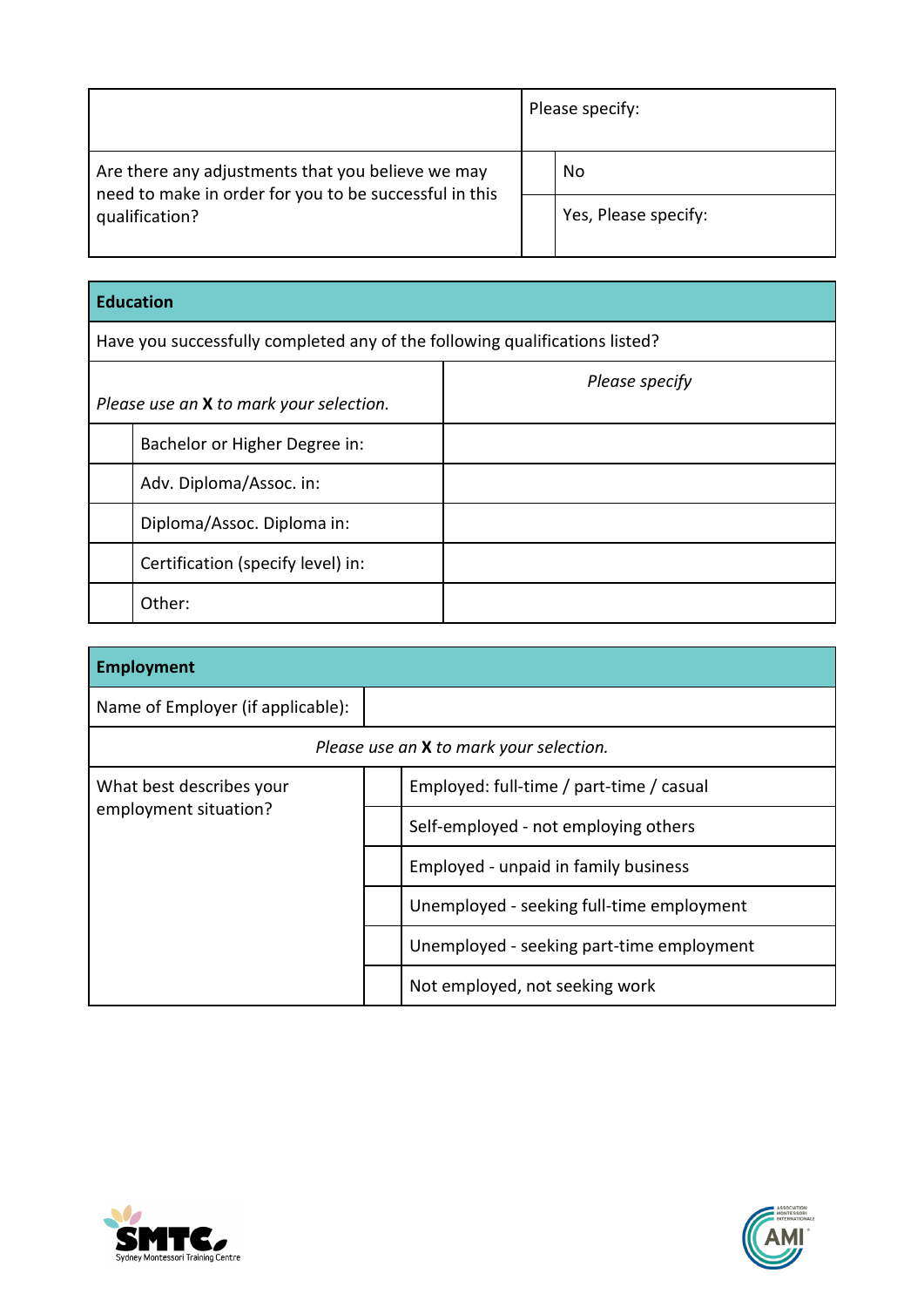| <b>Reasons for Study</b>                                                                            |  |                                                                       |  |  |
|-----------------------------------------------------------------------------------------------------|--|-----------------------------------------------------------------------|--|--|
| Please use an X to mark your selection.                                                             |  |                                                                       |  |  |
| Which of the following best describes<br>your reason for wanting to enrol in this<br>qualification? |  | Embark on a career in Montessori Education.                           |  |  |
|                                                                                                     |  | Extend my own knowledge and understanding<br>of Montessori Education. |  |  |
|                                                                                                     |  | It is a requirement of my job.                                        |  |  |
|                                                                                                     |  | To get a better job or promotion.                                     |  |  |
|                                                                                                     |  | To gain extra skills for my current job.                              |  |  |
|                                                                                                     |  | To start or develop a business.                                       |  |  |
| How did you hear about this                                                                         |  | Word of mouth                                                         |  |  |
| qualification?                                                                                      |  | <b>SMTC</b> website                                                   |  |  |
|                                                                                                     |  | Advertisement                                                         |  |  |
|                                                                                                     |  | Social Media, please specify:                                         |  |  |
|                                                                                                     |  | Other, please specify:                                                |  |  |

| <b>Payment Options</b>                                                                    |                                                                                                                 |        |  |  |  |
|-------------------------------------------------------------------------------------------|-----------------------------------------------------------------------------------------------------------------|--------|--|--|--|
|                                                                                           | Please use an X to mark your selection.                                                                         |        |  |  |  |
|                                                                                           | I will be paying my own fees.                                                                                   |        |  |  |  |
|                                                                                           | My school/centre/employer/other will be paying my fees.                                                         |        |  |  |  |
|                                                                                           | Invoices to be made out to:<br>Address:                                                                         |        |  |  |  |
|                                                                                           | Contact name at Organisation (if applicable):                                                                   |        |  |  |  |
| Phone:                                                                                    |                                                                                                                 | Email: |  |  |  |
|                                                                                           | <b>Payment Preference</b>                                                                                       |        |  |  |  |
| Please DO NOT submit any payments until SMTC issues you a letter of offer and an invoice. |                                                                                                                 |        |  |  |  |
| Please use an X to mark your selection.                                                   |                                                                                                                 |        |  |  |  |
|                                                                                           | EFT: Account details will be provided in the invoice attached with the applicant letter.                        |        |  |  |  |
|                                                                                           | Cheques made out to: Sydney Montessori Training Centre Limited<br>Post to: 756 Darling Street, ROZELLE NSW 2039 |        |  |  |  |



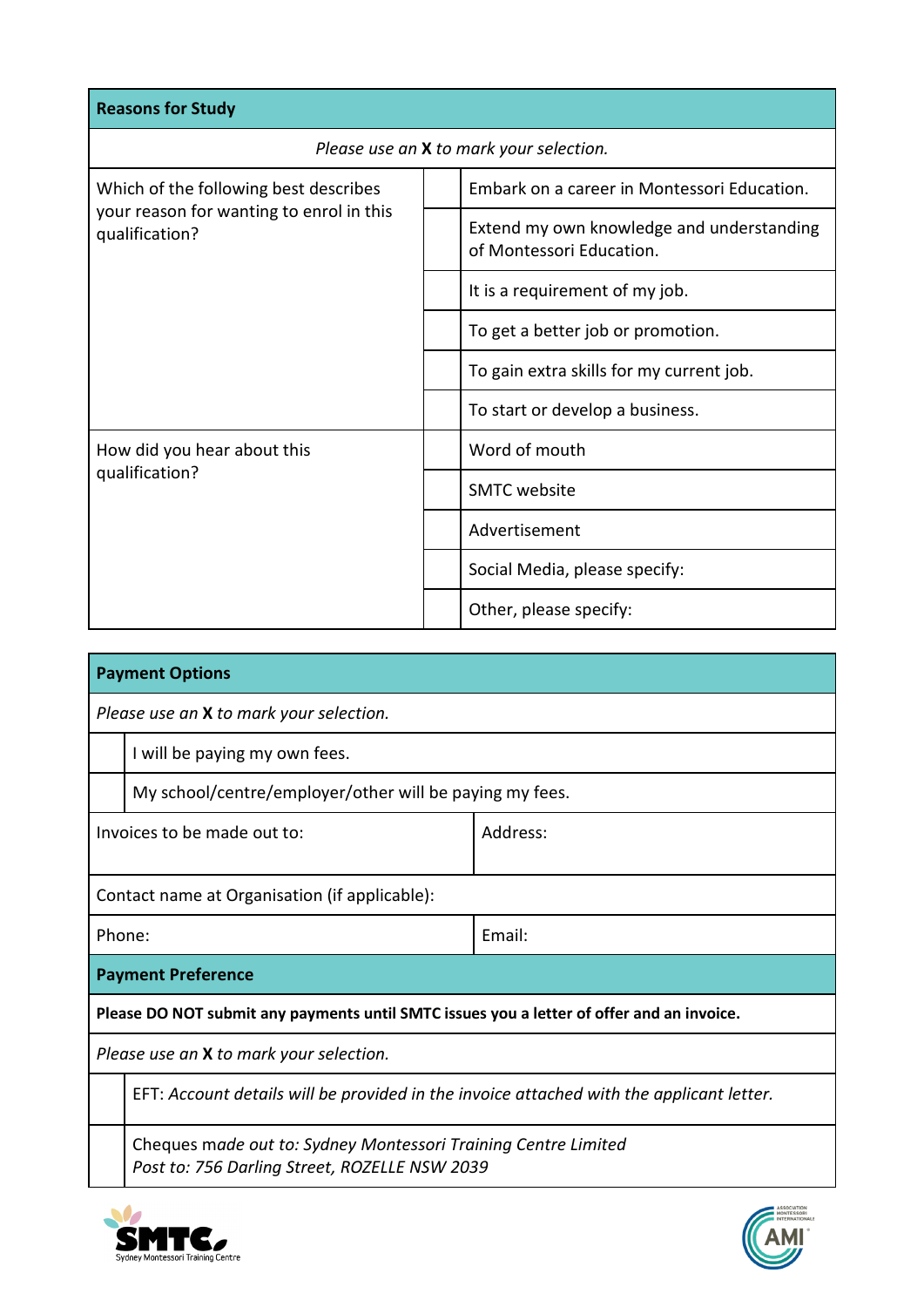# **TERMS AND CONDITIONS**

Please read carefully as these terms and conditions form part of your agreement with the Sydney Montessori Training Centre (SMTC) when you enrol in a course.

# **Course fees**

The Course Fee is defined as the Tuition Fee. The current course fees are published on the SMTC website. The Tuition Fee is due two weeks prior to the start of the course. Where the employer is paying for the student course fees, a letter of agreement will be required from your employer confirming this arrangement.

#### **SMTC Agreement**

Upon confirmation of enrolment, SMTC will provide the following services according to the terms and conditions of enrolment:

- provide receipts for payments received;
- confirm the course enrolment;
- confirm the course commencement date;
- provide access to the course materials and content;
- provide the course as described in the marketing information;
- assist with finding appropriate work placement as required for the course;
- provide trainer and administration support to participants throughout the course;
- mark and provide feedback and results on the submitted course assignments;
- support participants to achieve their goal of completion of the qualification with reasonable adjustments;
- provide support for participants with specific and special needs identified by the parties within the capacity of SMTC;
- award the applicable AMI Certificate upon satisfactory completion of course requirements;
- provide a letter of attendance when those requirements have not been met;
- provide a fair and reasonable complaints and assessment appeal process.

# **Student Agreement**

Upon signing the course enrolment and payment of the enrolment fee, the student acknowledges their understanding of the agreement entered into with SMTC and agrees that:

- details provided on enrolment are correct and the student warrants he/she is aware of and meets the entry requirements and has discussed special needs with SMTC;
- course enrolment is complete when the enrolment fee is paid;
- the terms and conditions of enrolment are accepted including fees and refund policy;
- SMTC will provide the date for course commencement and this date will be known as the agreed course commencement date;
- course duration is effective from the agreed course commencement date;
- students are responsible for their own attendance on the course, attendance at observation and practice teaching placements, progress of submission of all course assignments;
- students will communicate with the trainer and administration if there are issues or barriers to the completion of the course where SMTC may be able to help to support the student;
- SMTC provides opportunities for feedback on its services and a complaints and assessment appeal process.

# **Cancellations and Refunds**

In the event that a student withdraws or cancels their enrolment in a course, notification must be in writing or email. Please refer to the Fees Policy on the website for full details.